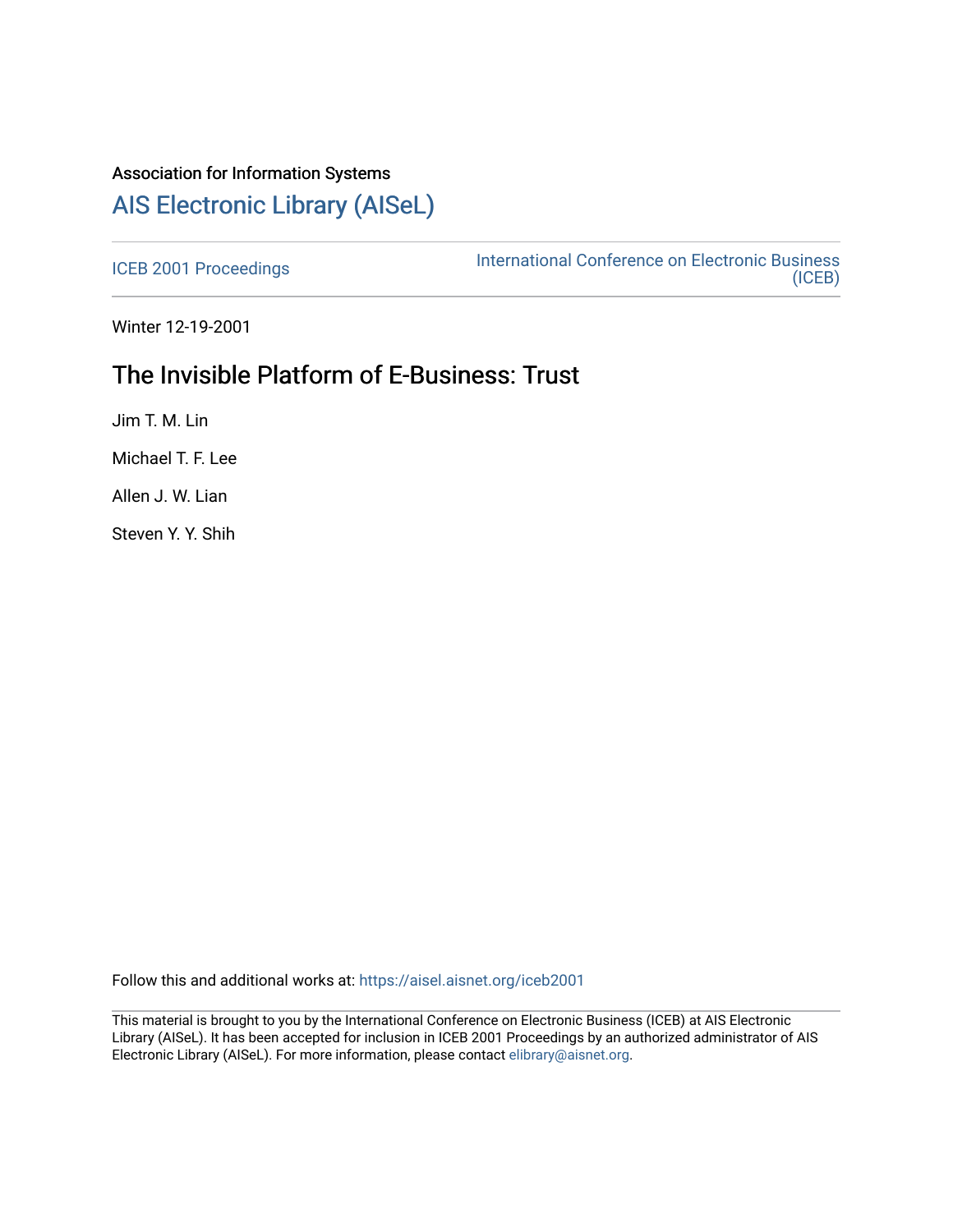## **THE INVISIBLE PLATFORM OF E-BUSINESS: TRUST**

**Jim T. M. Lin**

Department of Information Management National Central University, Chung-li City, Taiwan, R.O.C jlin@im.mgt.ncu.edu.tw No. 38, Wu-chuan Li, Chung-li,Tao-yuan, Taiwan 320, R.O.C Tel: 886-3-422-7151 ext 6500; 6501

Fax: 886-3-4254604

**Michael T. F. Lee** Department of Information Management National Central University, Chung-li City, Taiwan, R.O.C michael@im.mgt.ncu.edu.tw

### **Allen J. W. Lian**

Department of Information Management National Central University, Chung-li City, Taiwan, R.O.C ljw@im.mgt.ncu.edu.tw

**Steven Y. Y. Shih**

Department of Information Management Overseas Chinese Institute of Technology  $\mathcal{R}$ National Central University, Chung-li City, Taiwan, R.O.C steven@rs2.ocit.edu.tw

#### **ABSTRACT**

E-Business is the new business imperative in the age of Internet. With the features of Internet, business can extend their business activities across space and time. Without traditional fact-to-face interaction, most of the e-business activities can be done through networks. Since they do not have to see each other during e-business transaction, the levels of trust between members are pretty low. Mutual trust within a business, between suppliers and retailers, and between sellers and customers is the most important successful factors of ebusiness. Based on the review of

literatures, we proposed that trust is the most important invisible platform for the ebusiness. In this article, we discuss the relationship between trust and three major components of e-business: (1) the trust for effective knowledge management (KM) within an organization; (2) the trust between organization and customer for effective customer relationship management (CRM); and (3) the trust between organizations for supply chain management (SCM).

**Keywords:** E-business; Trust; Knowledge Management; Customer Relationship Management; Supply Chain

*The First International Conference on Electronic Business, Hong Kong, December 19-21, 2001.*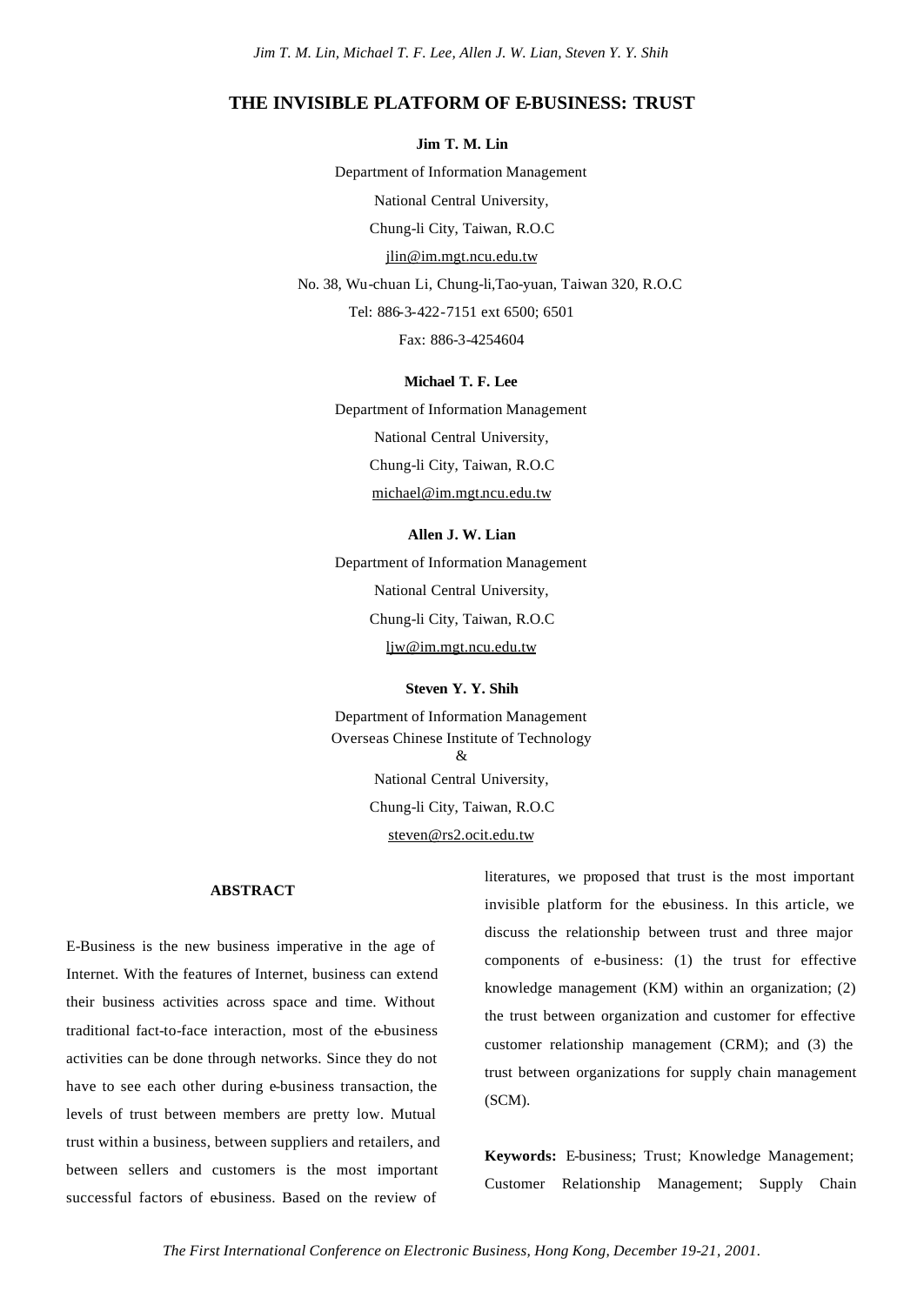Management

| E-business                                      |                        |                                          |  |  |  |  |
|-------------------------------------------------|------------------------|------------------------------------------|--|--|--|--|
| Supply Chain Management<br>Knowledge Management |                        | <b>Customers Relationship Management</b> |  |  |  |  |
| (Between Organizations)                         | (Within Organizations) | (Between Customers and Organization)     |  |  |  |  |
| <b>Managerial Level Platform: Mutual Trust</b>  |                        |                                          |  |  |  |  |
| Technical Level Platform: IT Infrastructure     |                        |                                          |  |  |  |  |

Figure 1. e-business Model

#### **INTRODUCTION**

Keen et al. commented that the number one issue on e-business management is building and maintaining trust within the organization and between organizations [29]. This article reviews the relevant papers in trust and discusses the issues regarding the needs for (1) the trust relationship for internal management within an e-business, such as knowledge management (KM); (2) the trust relationship between e-business and their partners, such as supply chain management (SCM); and (3) the trust relationship between e-business and their customers, such as customer relationship management (CRM). The structure of this paper is presented in figure 1. In brief, an e-business is supported by three main components: SCM, KM and CRM. As these three components of e-business interlock business units and individuals in different organizations, two basic platforms, managerial and technical levels, are required to guarantee that flow of data run across the inter-organizational boundaries effectively. The former platform focuses on trust, security and privacy policy, etc., while the later one focuses on data structure, protocol and security controls.

### **TRUST**

Trust is the expectation that arises within a community of regular, honest and cooperative behavior, based on commonly shared norms, on the part of the members of the community [16]. One of the most salient factors in the effectiveness of our present complex social organization is the willingness of one or more individuals in a social unit to trust each other. The efficiency, adjustments and even

survival of any social group depend upon the presence or absence of such trust [45].

For trust is a concept with many meanings in different disciplines such as psychology, economic, social, and organization theory. Lane tried to summarize three common elements as following [33]: First there is an assumption of a degree of interdependence between trustor and trustee. Therefore, expectations about another's trustworthiness become relevant when the completion of one's own consequential activities depend on the prior action or cooperation of the counter party. Secondly, trust provides a way to cope with uncertainty in exchange relationship. Risk arises because trusting behavior will expose the agent to the presumed opportunistic of the business partner. So, trust is required for a risky pre-commitment on the part of one actor. If there is no risk, it is not necessary for trust involved. Thirdly, trust is a belief or an expectation that the vulnerability resulted from the acceptance of risk will not be taken advantage of by the counter party in the relationship. In general, trust is a risky investment, and the risk is due to the fact that the trustee may exploit the vulnerability of the trustor. Keen et al. argued that trust is especially one of the critical successful factors of e-business, for the highly interdependent and complex operation environment of e-business is creating a series of risks that have impacts that need to be addressed in new ways. Therefore, the establishment of trust in e-business operation will be a result of the followings:

l Creating the perception that the information systems running within or between the organizations are trustworthy and can be used with confidence to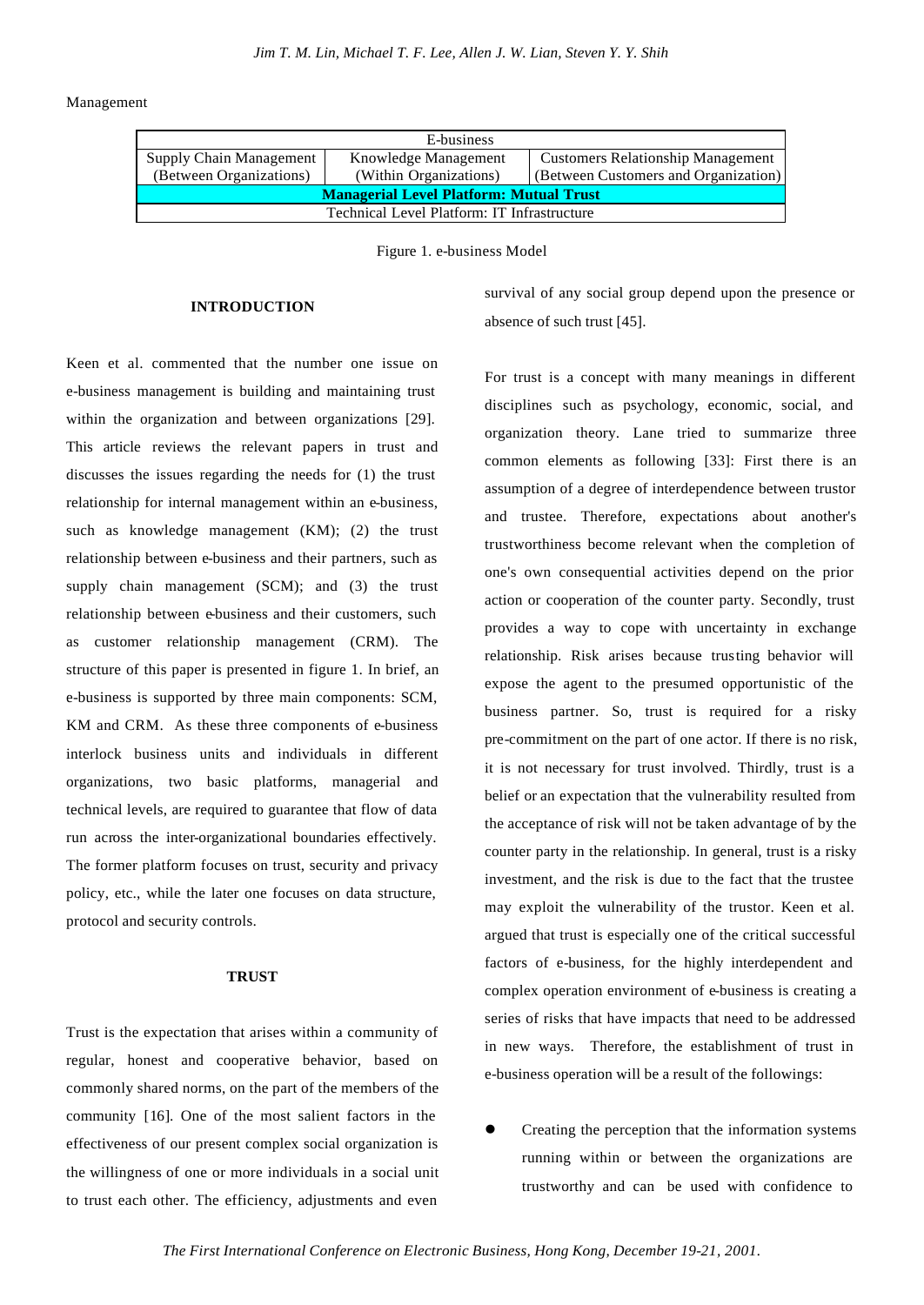resolve the interior response of information system operation.

- Ensuring that the reliability of the systems and processes are impeccable, well-described and managed for performing the tasks they are designed to.
- There has to be true values to the parties in the exchange process.

In order to guarantee the success of e-business, the value and return to the participants have to be equitable and accessible. In brief, trust relationship building and maintaining within and between organizations are not only technical issues, bust also critical management challenges for the e-business operation [29].

From the resource point of view, trust is a valuable asset of the company since it reduces transaction costs. Kini & Choobineh have divided trust into three kinds [30]:

- (1) Individual Trust (The Approach of Personality Theorists): It focuses on the individual's personality characteristics that determine the readiness of the individual to trust, such as marriage.
- (2) Societal Trust (The Approach of Sociologists And Economists): It is the trust between individuals and institutions, such as an organization, or societal structures, such as judicial system or an education system.
- (3) Relationship Trust (The Approach of Social Psychologists): Like a social psychologists who approach trust as an expectation of the other party in a relationship, this approach focuses on the factors that create or destroy trust in individuals involved in a personal or work relationship.

If trust is very important to business, then it is imperative to

find out what kind of antecedent factors can assist to build up strong trust. Table 1 shows the antecedent factors been studied.

Nevertheless Doney & Cannon thought that a trust relationship will not only be built on the static antecedes, but also on a dynamic process in which the trustor and trustee interact. They addressed five distinct processes by which trust can develop in business relationships [11].

- (1) Calculative process: An individual or organization calculates the costs and/or rewards of another party cheating or staying in the relationship to the extent that the benefits of cheating do not exceed the costs of being caught (factoring in the likelihood of being caught), one party infers that it would be contrary to the other party's best interest to cheat and therefore the party can be trusted.
- (2) Prediction process of developing trust relies on one party's ability to forecast another party's behavior. As trust requires an assessment of the other party's credibility and benevolence, one party must have information about the other party's past behavior and promises. Repeated interaction enables the party to interpret prior outcomes better, providing a basis for assessing predictability.
- (3) Capability process involves determining another party's ability to meet its obligations, thereby focusing primarily on the credibility component of trust.
- (4) Intentionality process, the trustor interprets the target's words and behaviors and attempts to determine its intentions in exchange. People or groups motivated to help or reward the perceiver will be more trusted than those suspected of harboring exploitative intentions. Inferences of benevolent intentions also can result when two parties develop shared values or norms that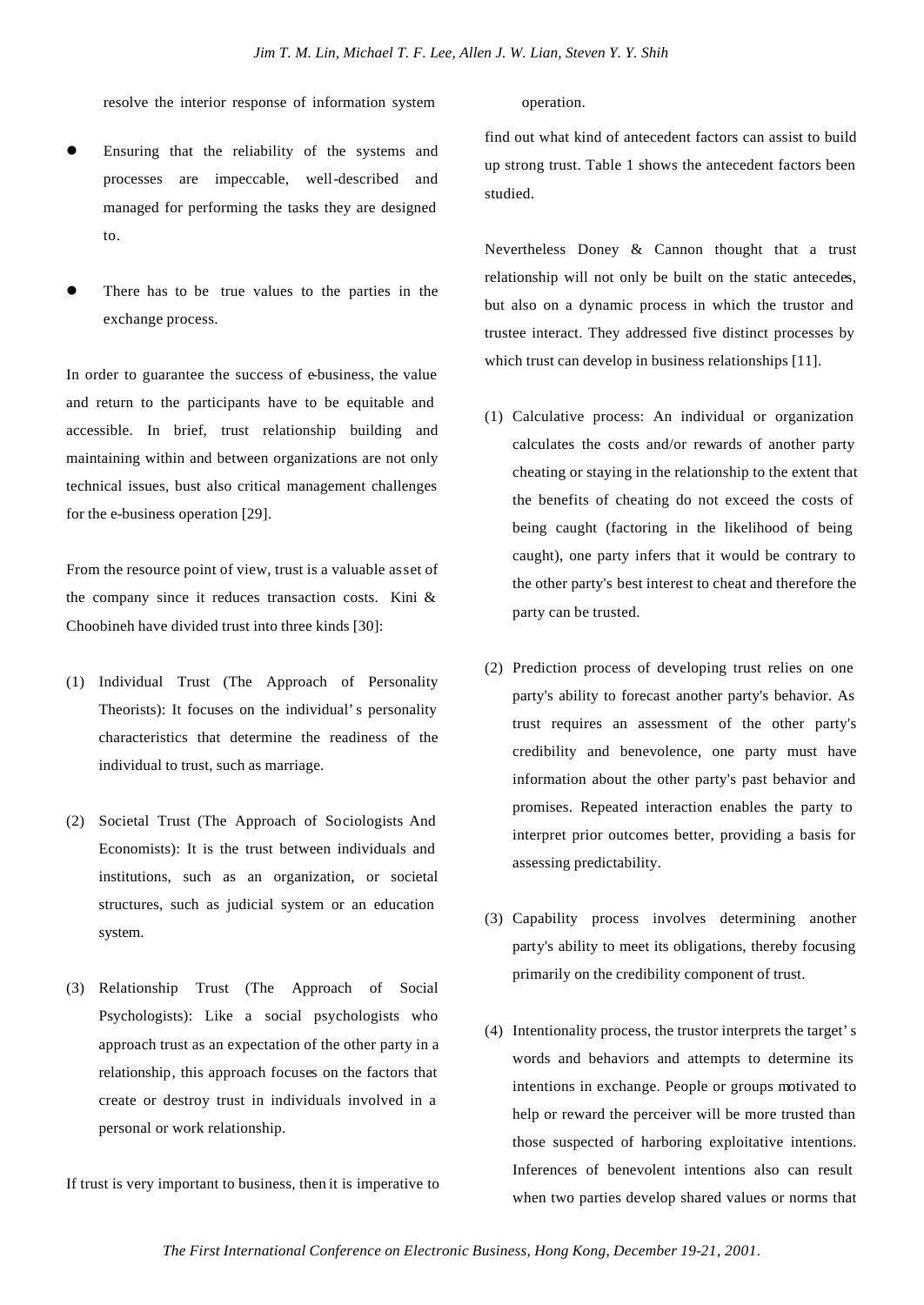enable one party to understand the other partner's objectives and goals better (i.e., what drives their behavior).

(5) Transference process. The "extension pattern" of gaining trusts as using a "third party's definition of another as a basis for defining that other as trustworthy." This s uggests that trust can be transferred from one trusted "proof source" to another person or group with which the trustor has little or no direct experience.

Clearly, some factors can invoke multiple trust-building processes. For example, frequent contact with a supplier's salesperson can invoke the prediction process by helping the buyer more accurately predict the salesperson's behavior. Or, the buyer could interpret frequent contact as an indication of the salesperson's genuine interest in the buying firm's welfare, thereby invoking the intentionality process. Therefore, each process represents a different manner in which subjective probability judgments of a partner's trustworthiness can be made.

| <b>Authors</b>                      | <b>Antecedent Factors</b>                                                                                                        |  |  |
|-------------------------------------|----------------------------------------------------------------------------------------------------------------------------------|--|--|
| Boyle and Bonacich [2]              | Past interactions, index of caution based on prisoners'<br>dilemma outcomes                                                      |  |  |
| Butler $[4]$                        | Availability, competence, consistency, discreetness, fairness,<br>integrity, loyalty, openness, promise fulfillment, receptivity |  |  |
| Cook and Wall [6]                   | Trustworthy intentions, ability                                                                                                  |  |  |
| Dasgupta <sup>[9]</sup>             | Credible threat of punishment, credibility of promises                                                                           |  |  |
| Deutsch <sup>[10]</sup>             | Ability, intention to produce                                                                                                    |  |  |
| Farris, Senner and Butterfield [13] | Openness, ownership of feelings, experimentation with new<br>behavior, group norms                                               |  |  |
| Frost, Stimpson and Maughan [15]    | Dependence on trustee, altruism                                                                                                  |  |  |
| Gabarro [17]                        | Openness, previous outcomes                                                                                                      |  |  |
| Giffin [19]                         | Expertness, reliability as information source, intentions,                                                                       |  |  |
|                                     | dynamism, personal attraction, reputation                                                                                        |  |  |
| Good [20]                           | Ability, intention, trustees' claims about how (they) will                                                                       |  |  |
|                                     | behave                                                                                                                           |  |  |
| Hart et al. [23]                    | Openness / congruity, shared values, autonomy/feedback                                                                           |  |  |
| Hovland, Janis and Kelley [24]      | Expertise, motivation to lie                                                                                                     |  |  |
| Johnson George and Swap [25]        | Reliability                                                                                                                      |  |  |
| Jones, James and Bruni [26]         | Ability, behavior is relevant to the individual's needs and<br>desires                                                           |  |  |
| Kee and Knox [28]                   | Competence, motives                                                                                                              |  |  |
| Kini and Choobineh [30]             | Personality, environment, risk                                                                                                   |  |  |
| Larzelere and Huston [34]           | Benevolence, honesty                                                                                                             |  |  |
| Lieberman [35]                      | Competence, integrity                                                                                                            |  |  |
| Mayer, Davis and Schoorman [38]     | Ability, Benevolence, Integrity                                                                                                  |  |  |
| Ring and Van de Ven [43]            | Moral integrity, goodwill                                                                                                        |  |  |
| Rosen and Jerdee [44]               | Judgment or competence, group goals                                                                                              |  |  |
| Sitkin and Roth [47]                | Ability, value congruence                                                                                                        |  |  |
| Solomon [48]                        | Benevolence                                                                                                                      |  |  |
| Strickland [49]                     | Benevolence                                                                                                                      |  |  |

|  |  |  | Table 1. Trust Antecedents |  |
|--|--|--|----------------------------|--|
|--|--|--|----------------------------|--|

Source: Modified from Mayer, Davis and Schoorman [38]

#### **TRUST ISSUES BETWEEN E-BUSINESS: SCM**

Many enterprises try to identify their own competencies, and collaborate with others to outsource other operation to whomever are excel in those business activities. Supply

chain management can be a very good example of such coordinated business cooperation. Wal-Mart's continuous replenish systems is one of the successful cases in this area. In comparison to traditional communications channel, such as face-to-face communication, the information richness is

*The First International Conference on Electronic Business, Hong Kong, December 19-21, 2001.*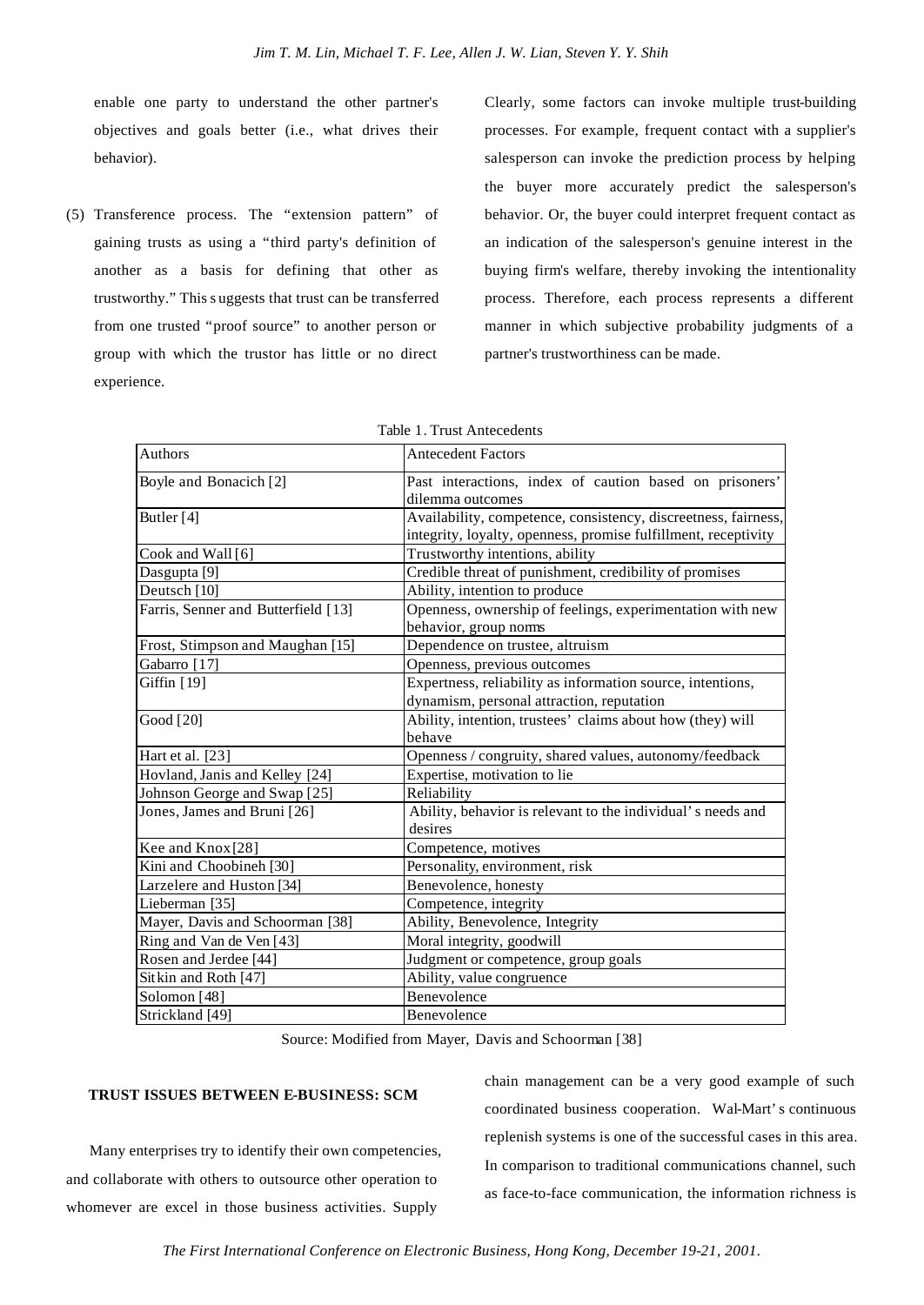lower in the context of Internet. Therefore how to maintain a trustful relationship between supply chain members is a critical issue. Etrust is the indispensable invisible platform for SCM.

A strategic alliance is a long-term cooperative arrangement between two or more independent firms (buyers and suppliers) that combine their individual strengths and engage in reduce nonprofit activities to improve performance. In order to keep the commit ment of these companies, win-win solutions must exist [52][46][54]. Relationships between organizations are based on an invisible platform: mutual trust. Ganesan suggested that mutual trust in one of the main factors that will affect the long-term relationship between buyer and seller [18].

The weakest link in most supply chain is not technology, but people. Lack of trust between companies will affect the results of cooperative and collaborative atmosphere [37]. Whipple and Frankel found that trust is one of the key factors that will affect the strategic alliance success [54]. Fram also have similar opinion, the results of his study indicated that when business consider buyer-supplier alliance, price in not the main concern. Instead, it is the trust relationship that plays the decisive role [14]. With trust, business can reduce cost and risk to cooperate with other companies rather than replying on formal contract.

In international SCM, those differences in trust can be the key point in the international alliances [39]. Managers from different culture may have different values and different viewpoints of view toward trust. This will be a great challenge to coordinate them together to share the same vision and to form international strategic alliances. Therefore, Parkhe indicated that trust is the key to successful international strategic alliances. Three kind of trust are needed in the partnership, they are (1) processed-based trust, (2) characteristic-based trust, and (3) institutional-based trust. Processed-based trust will arise form past or future interaction; characteristic-based trust

may arise form attributes of a partner, and institutional-based trust will arise upon formal mechanisms, such as intermediary mechanisms and implicit guarantees [39][40]. Kasper-Fuehrer and Ashkanasy indicated that trust is an integral feature for sustaining the virtual organizational [27]. Trust between businesses can facilitate the agreement and execution of transactions and reduce transaction cost. Especially it can help organizations to set up their mutual goals and share information in order to reduce cost.

Based on above discussions, we propose some issues for further studies: (1) how to develop trust between organizations, (2) how to trust partners in a worthy alliance, (3) how to evaluate the trust between organizations, (4) how to build trust over Internet, and finally, (5) how to overcome different cultural aspect of trust when business establish international supply chain with international alliances?

#### **TRUST ISSUES WITHIN THE E-BUSINESS: KM**

Today's managers need to access to corporate repository of knowledge in order to deal with the challenging environment. They have to shift business operation form "prediction of future" to "anticipation of surprise" [36]. Knowledge management treat organizational knowledge as a strategic corporate asset that needs to be garnered, retained, updated, disseminated and applied to future organizational problems [36].

A crucial of knowledge in organizational setting resides within the individual employees who enter and exit the workplace each day [8]. The critical successful factor of knowledge management is the employees' willingness to share knowledge within the organization [51]. From empirical investigation of some KM projects, Gupta and Grovindarajan found that in most cases the actual knowledge sharing do fall below executives' expectations. They identified common pathologies and challenges in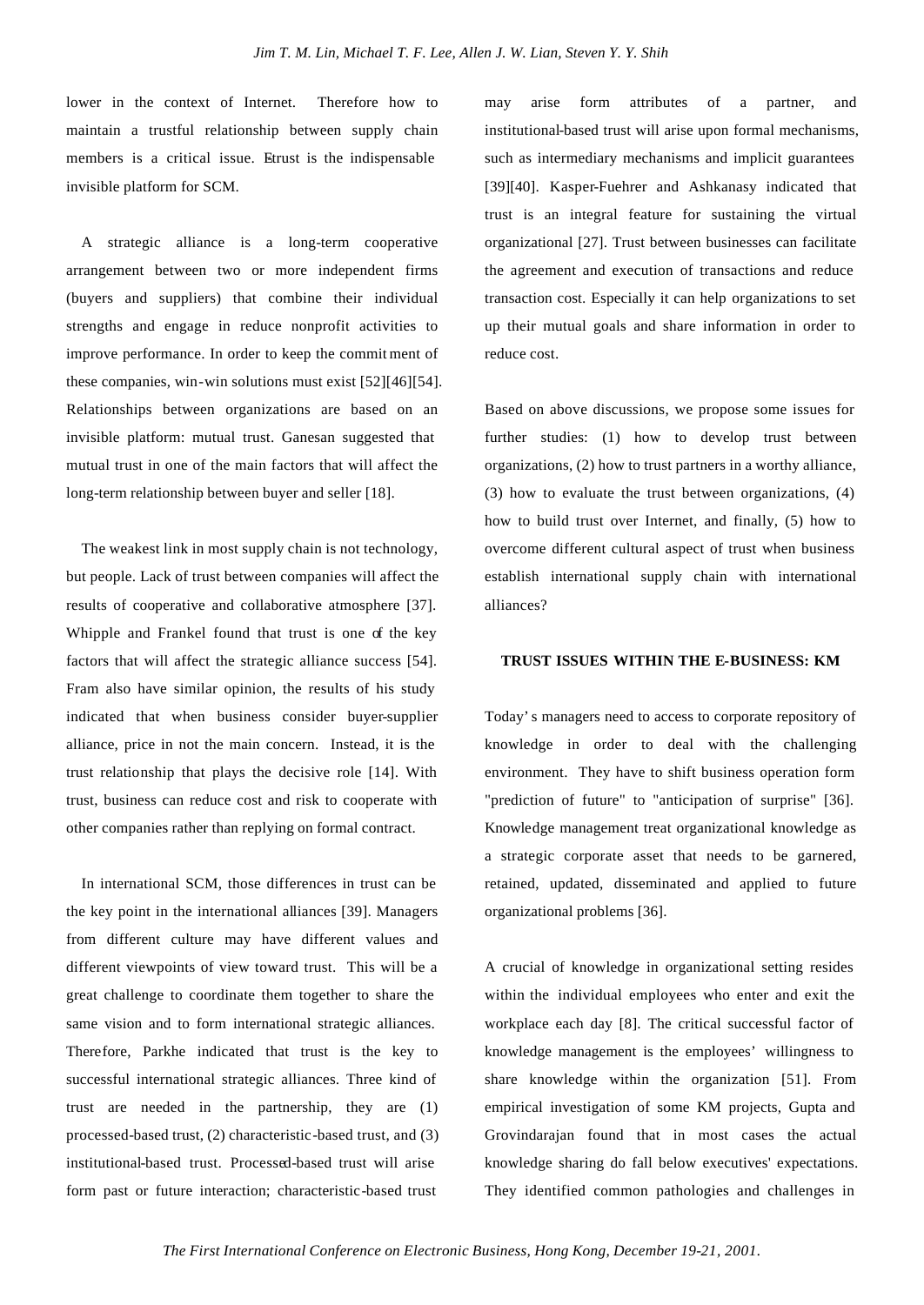knowledge accumulating and sharing and found that "Knowledge is power" and "How does it help me?" syndromes are two barriers for successful knowledge sharing [21]. In additions, Quinn et al. analyzed the benefits of knowledge sharing and found that the professionals usually are the most beneficial group of the KM projects, but they are also the group who resist sharing their knowledge [41].

Kramer et al. suggested that knowledge sharing with other organizational members is one of the collective action pervade organizational life [32]. Individuals are expected to contribute their time, attention and knowledge toward the achievement of collective goals of the organization. Organizations cannot recognize and reword every cooperative act, nor can detect and punish every failure to cooperate, for the reason of limited organizational resources. Consequently, successful cooperation depends on the willingness of individuals to engage voluntarily in behaviors for collective aims. Although most people recognize that failure to cooperate with others can lead the collective undesirable outcomes, they also realize that isolated acts of cooperation are not likely to have much impact on the collective outcome. Moreover, unilateral knowledge sharing can be quite costly, because the person who contributed his knowledge will bear all of the burdens while the benefits are enjoy by others. In the absence of some trust basis for thinking the others will reciprocate, therefore, individuals may find it hard to justify the decision to knowledge sharing. As the competitive nature of organizational life increases greatly the costs of misplaced trust, it can be fatal to one's career. As a result, it is often difficult for collective trust to obtain even a toehold, let alone flourish. Therefore, Kramer et al. argued that the willingness of individuals to engage in trust behavior in situations requiring collective action, such as knowledge sharing, is tied to the salience and strength of trust with an organization and its members [32]. Koenig and Srikantaiah also pointed out that in the practice of business downsizing where the sense of job insecurity is high, the word being

mentioned most often simultaneously with KM is "trust." Effective communication and extensive knowledge sharing are not likely to happen unless there is an atmosphere of trust. In the business context, trust is treated as an effective mechanism that lower transaction costs and enable cooperation [31].

Therefore, in order to promote effective KM, the roles of manager should at least incorporates the following:

- (1) Knowledge buyer: To purchase knowledge of employee's and transfer it to the knowledge repository of the organization for further usage.
- (2) Knowledge broker: To facilitate knowledge exchange among the employees.
- (3) Knowledge market maker: To build up the infrastructure of knowledge collection, storage and access.
- (4) Knowledge market clearer: To compensate the price differential for the knowledge exchange transaction with the reward system of the organization.

The most critical issues of an organization to act in this area are: (1) how to balance the trust and control mechanisms within the organizational information access, (2) how to foster the trust culture within an organization for facilitating knowledge sharing among organization members, and (3) how to persuade employees that the organization is trustworthy for contribute their knowledge and loyalty?

# **TRUST ISSUES BETWEEN CUSTOMERS AND E-BUSINESS: CRM**

E-business is now using information technology as an important interface to interact with their customers. IT has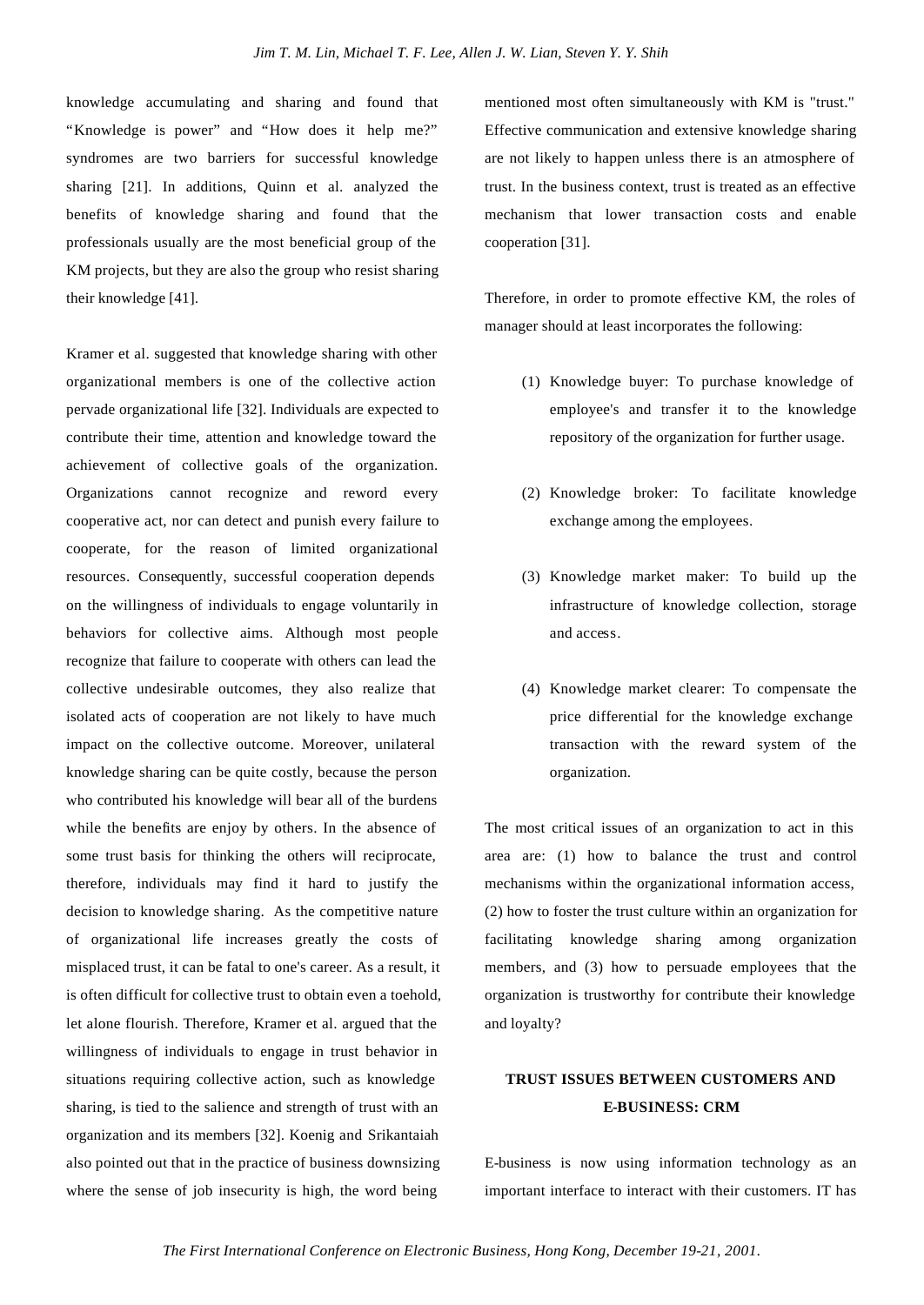enabled the business to utilize the customer data fully and make one-to-one marketing, database marketing, computer integrated call center service possible. It's already rewritten the rules of competition in industries such as securities trading, travel reservations and sales, PCs, book and music retailing. With IT, nowadays business can have closer interaction with their customers: to identify, interact, differentiate, track and customize [1]. IT can also assist managers to better understand their customers, retain their loyalty and maximize the profit potentials with key customers. Furthermore, with data mining to find market clusters, a business can identify market segment and predict the behavior pattern of its customers.

In order to build up a closer relationship with customers, to increase customer retention rate and customer profit, CRM enables a business to fulfill the need of the following marketing management: (1) analysis & refinement through learning, (2) knowledge discovery of customer, (3) market planning and then take action, and (4) interaction with customer [50]. The findings of a multi-industries empirical survey by Reichheld and Teal pointed out that "customer retention" and "customer loyalty" are the two most important factors that explain the difference of business performance [42]. These two factors are more important than cost advantage, business size, quality management and market share. Consequently, all business activities should be done to support the core of customer value. Falque also postulated that the goal of CRM is to utilize customer knowledge to order to increase customer retention rate, and such high retention will finally increase business profit [12].

Nevertheless, Clarke warned that overuse or even abuse of customer data would hurt the trust relationship between business and its customers with backfire [5]. With IT, business now can merge different sources of customer data and then analyze the integrated customer database efficiently and cheaply. With search engine of Spider programs on the Internet, a business even can merge the

open source customer data with their own database to uncover hidden private customer information. Under the power assault of advanced technology the traditional mechanisms of customer privacy protection are not complete safe. The individual consumers are the helpless victims, thus they may distrust the business if they suspect that the business abuse their personal data. Observing the seriously worrisome mood of the consumers about the abuse of customer personal data in business context, Clarke indicated that invasion of customer privacy is a trust crisis in public confidence [5].

Why dose the trust crisis happen? The most obvious reason is most of current application of IT on CRM focused on the technical capabilities, such as the development of cookie, data warehouse, data mining, and customer profiling technologies, and the general lack of managerial and strategic perspective on the impacts of the CRM on customers. Arguably, the implicit assumptions of CRM, such as (1) closer relationship with customers is better customer relationship and (2) more understanding of customer behavior pattern will reach higher customer loyalty, may not hold true if there is no trust between customers and business. It is imperative that business does its utmost effort to protect their customer's personal data privacy in order to foster a harmonious trust relationship between customer and business. If a business neglects the increasing privacy concerns of customer information, it will deteriorate the customer trust and will have difficulty to maintain the customer loyalty and retain the old customers. In other words, using advanced IT without concerning the human issues will negatively affect a company's profitability in the long run.

Wang et al. warned the IT application on marketing activities may bleach customer privacy, and thus may have potential negative impact on customer trust and confidence [53]. These marketing applications included unsolicited e-mail marketing, spamming, uninformed personal data collection - such as cookies, user identification features -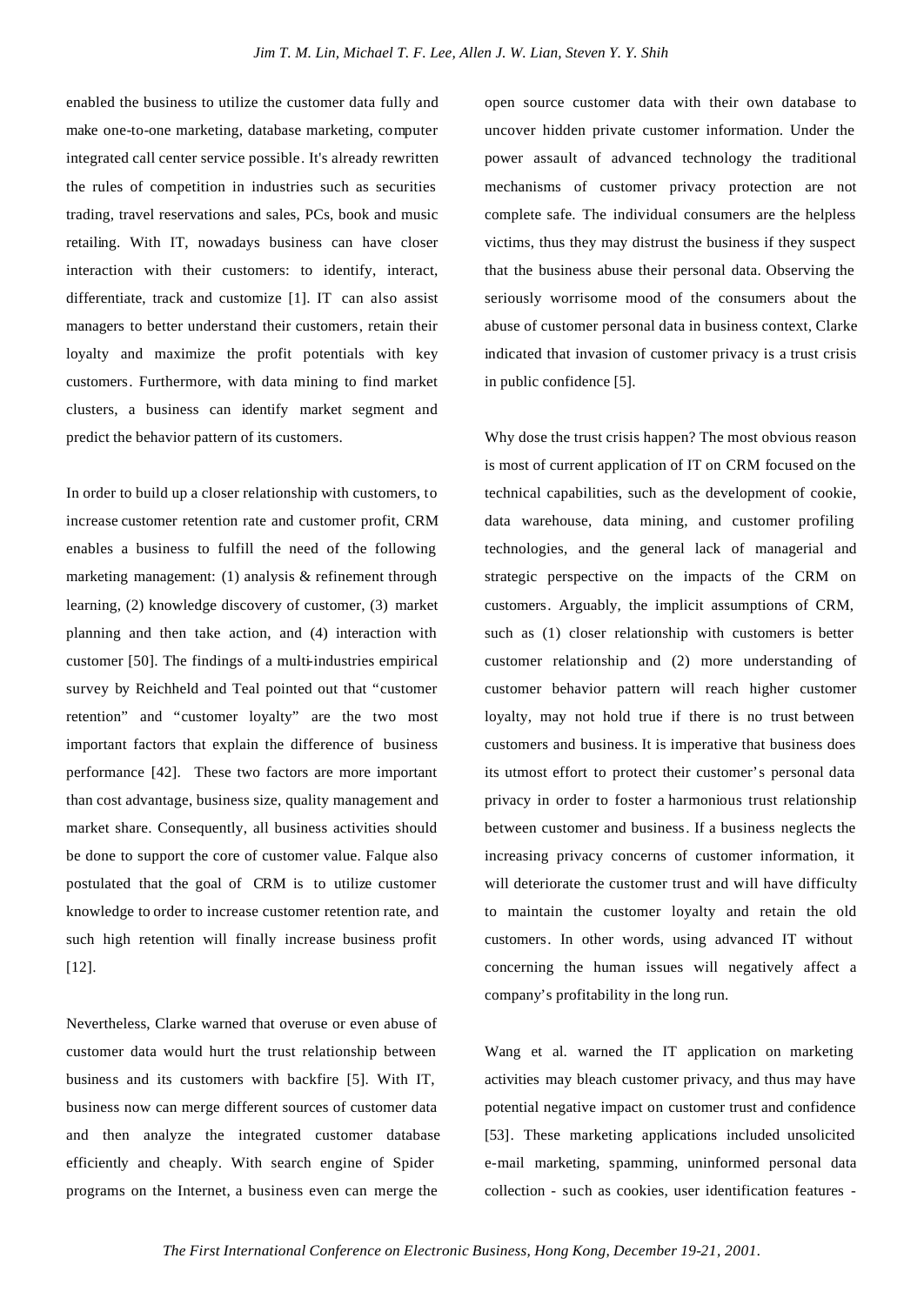such as Intel processor serial number, or unauthorized cross marketing. They categorized the privacy invasion activities as follows: (1) improper acquisition, such as improper access, improper collection, and improper monitoring; (2) improper use, such as improper analysis and improper transfer; (3) improper invasion or unwanted solicitation; and (4) improper storage.

Customers are very upset about personal data privacy caused by the personal data transfer without consent of customers [5]. Privacy survey conducted by Harris & Westin found 81% of Net users are concerned about threats to their privacy [22]. Cranor et al. and Harris & Westin found that privacy concerns is an ongoing issue [7][22]. Keen et al. estimated that around 60% of online service users would either log off or lie if asked to give private information [29]. It can take many years to build trust bond, whether in personal or business, but it can take a mere second to destroy it. Brzezinski pointed out that the correct and updated consumer database is the critical successful factor of CRM [3]. However, customers will reject to provide their personal data, or simply fill in false data without trust on the business. Such negative responses of customers will make CRM ineffective.

The trust has to build upon the protection of customer privacy and confidentiality, only on the important attributes of product or service, but also on the whole process of transaction and even the after-sale services. Therefore, the successful IT application on CRM should not simply focus on technical issues alone, but also require managers to examine the impact of IT on privacy invasion.

The issues of trust relationship between organizations and its customers are: (1) how to balance the risk and trust on customer, (2) how to manage the rights of customer information access of organizational systems with the extent that customer trustworthy, (3) how to built a company's customer trust relationship strategically, (4) how can an organization act as a trustworthy partner to customers, (5) how do our customer value the trust relationship, (6) how to retain the trust relationship with failure recovery activities, (7) how to align our strategy and practice for customer data protection?

#### **CONCLUSION**

Based on literature review, we proposed that trust is the most important invisible platform for the internal operation and collaboration with business partners and customers of an e-business. In this article, we discuss three aspects of trust relationship of the e-business operation:  $(1)$  the trust for effective knowledge management (KM) within an organization; (2) the trust between organization and customer for effective customer relationship management (CRM); and (3) the trust between organizations for supply chain management (SCM). Based on our discussions, we found that we still do not have a full-spectrum well-developed theory that can be used to understand the role of trust in developing a successful e-business. Therefore, further studies need to be conducted.

#### **REFERENCES**

[1] Amor, D., (2000), *The E-Business ®evolution: Living and Working in an Interconnected World*, Prentice Hall: New Jersey.

[2] Boyle, R. and Bciomeonacich, P., (1970), "The Development of Trust and Mistrust in Mixed-motive Games," *Sociometry*, Vol.33, pp. 123-139.

[3] Brzezinski, C., (1999), "Database Marketing: Separating Fact from Fiction," *Credit Union Executive Journal*, Vol.39, No.4, pp.20-24.

[4] Butler, J. K., (1991), "Toward Understanding and Measuring Conditions of Trust: Evolution of a Conditions of Trust Inventory," *Journal of Management*, Vol.17, pp. 643-663.

[5] Clarke, R., (1999), "Internet Privacy Concerns Confirm the Case for Intervention," *Communication of the ACM*, Vol.42, No.2, pp. 60-67.

[6] Cook, J. and Wall, T., (1980), "New Work Attitude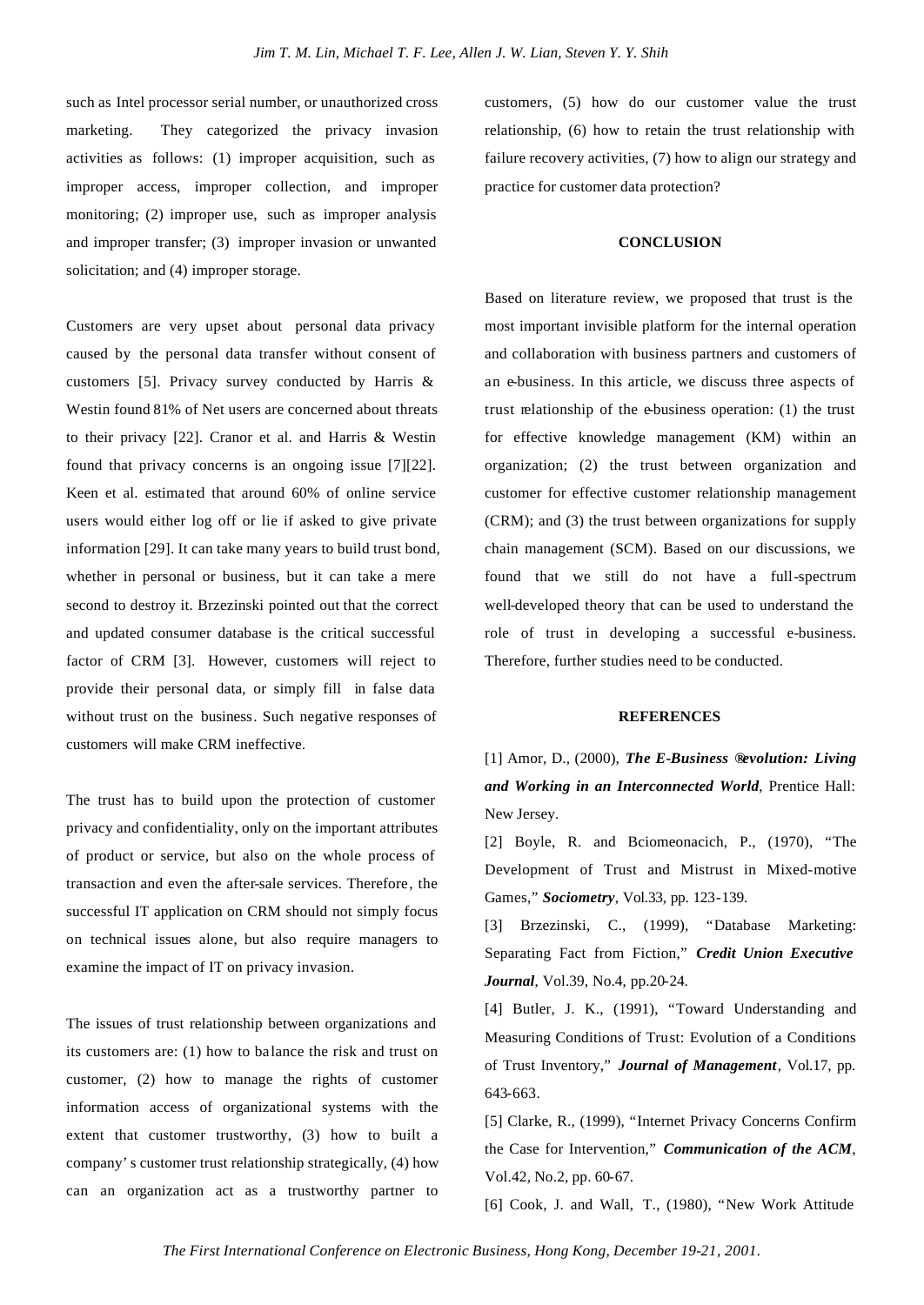Measures of Trust, Organizational Commitment, and Personal Need non fulfillment," *Journal of Occupational Psychology*, Vol.53, pp. 39-52.

[7] Cranor, L. F., Reagle, J. and Ackerman, M. S., (1999), "Beyond Concern: Understanding Net Users' Attitudes About Online Privacy," *AT&T Labs-Research Technical Report* TR 99.4.3, accessed from www.research.att.com/library/trs/TRs/99/99.4.

[8] Cross, R. and Baird, L., (2000), "Technology is Not Enough: Improving Performance by Building Organizational Memory," *Sloan Management Review*, Vol.41, No.3, pp.69-78.

[9] Dasgupta, P., (1988), "Trust as a Commodity," in Trust, D. G. Gambetta Eds. , New York: Basil Blackwell, pp. 49-72.

[10] Deutsch, M., (1960), "The Effect of Motivational Orientation Upon Trust and Suspicion," *Human Relations*, Vol.13, pp. 123-140.

[11] Doney, P. M. & Cannon, J. P., (1997), "An Examination of the Nature of Trust in Buyer-Seller Relationship, "*Journal of Marketing*, Vol.61, pp.35-51.

[12] Falque, E., (2000), "Using the Tools: Database Marketing, Data Warehousing and Data Mining," in *Customer Relationship Management - A Strategic Imperative in the World of E-Business*, Brown S. A. Eds. , John Wiley & Sons, Canada, pp. 227-240.

[13] Farris, G., Senner, E. and Butterfield, D., (1973), "Trust, Culture of Trust and Organizational Behavior," *Industrial Relations*, Vol.12, pp. 144-157.

[14] Fram, E. H., (1995), "Purchasing Partnerships: The Buyer's View," *Marketing Management*, Vol.4, No.1, pp. 49-55.

[15] Frost, T., Stimpson, D. V. and Maugham, M. R. C., (1978), "Some Correlates of Trust," *Journal of Psychology*, Vol.99, pp. 103-108.

[16] Fukuyama, F., (1995), *Trust: the Social Virtues and Creation of Prosperity*, Free Press.

[17] Gabarro, L., (1978), "The Development of Trust, Influence, and Expectations," in *Interpersonal Behavior: Communication and Understanding in Relationship*, A. G. Athos and J. J. Gabarro Eds. , Englewood Cliffs, NJ: Prentice Hall, pp. 290-303.

[18] Ganesan, S., (1994), "Determinants of Long-Term Orientation in Buyer-Seller Relationships, *Journal of Marketing*, Vol.58, pp.1-19.

[19] Giffin, K., (1967), "The Contribution of Studies of Source Credibility to a Theory of Interpersonal Trust in the Communication Department," *Psychological Bulletin*, Vol.68, pp. 104-120.

[20] Good, D., (1988), "Individuals, Interpersonal Relations and Trust," in *Trust*, D. G. Gambetta Eds. , New York: Basil Blackwell, pp.131-185.

[21] Gupta, A. K. and Govindarajan, V., (2000), "Knowledge Management's Social Dimension: Lessons From Nucor Steel," *Sloan Management Review*, Vol.42, No.1, pp.71-80.

[22] Harris, Louis and Associates and Alan F. Westin, (1998), *E-commerce & Privacy: What Net Users Want*. Hackensack, NJ: Privacy & American Business.

[23] Hart, K. M. et al., (1986), "Exploring Organizational Trust and Its Multiple Dimensions: A Case Study of General Motors," *Organization Development Journal*, Vol.4, No.2, pp. 31-39.

[24] Hovland, C. I., Janis, I. L. and Kelley, H. H., (1953), *Communication and persuasion*, New Haven. CT: Yale University Press.

[25] Johnson-George, C. and Swap, W., (1982), "Measurement of Specific Interpersonal Trust: Construction and Validation of a Scale to Assess Trust in a Specific Other," *Journal of Personality and Social Psychology*, Vol.43, pp.1306-1317.

[26] Jones, A. P., James, L. R. and Bruni, J. R., (1975), "Perceived Leadership Behavior and Employee Confidence in the Leader as Moderated by Job Involvement," *Journal of Applied Psychology*, Vol.60, pp.146-149.

[27] Kasper-Fuehrer, E. C. and Ashkanasy, N. M., (2001), "Communicating Trustworthiness and Building Trust in Interorganizational Virtual Organizations," *Journal of Management*, Vol.27, pp. 235-254.

[28] Kee, H. W. and Knox, R. E., (1970), "Conceptual and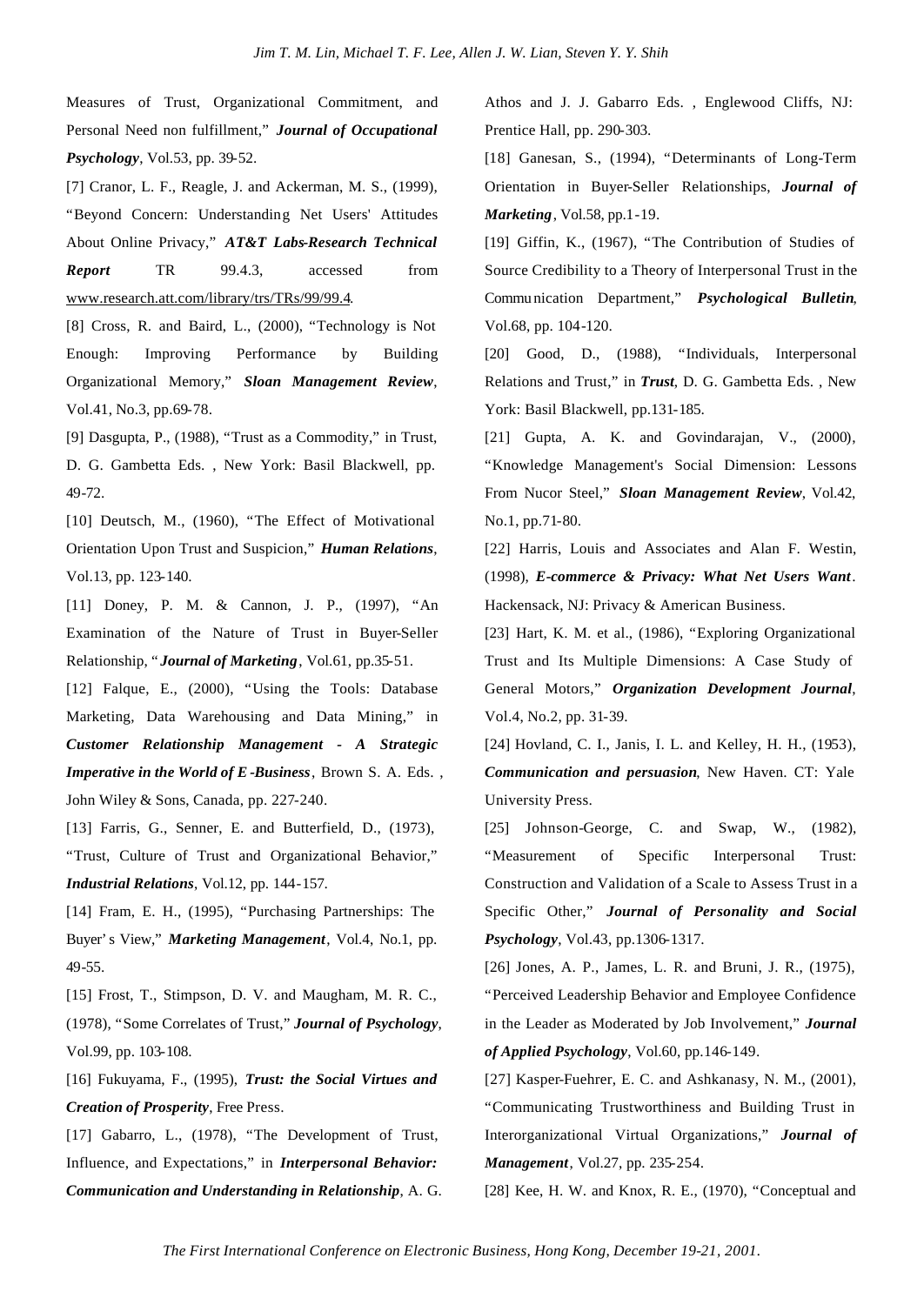Methodological Considerations in the Study of Trust," *Journal of Conflict Resolution*, Vol.14, pp. 957-366.

[29] Keen, P., Balance, C., Chan, S. and Schrump, S., (2000), *Electronic Commerce Relationships: Trust by Design*, Prentice Hall: New Jersey.

[30] Kini, A. and Choobineh, J. (1998), *Trust in Electronic Commerce: Definition and Theoretical Considerations*, IEEE.

[31] Koenig, M. E. D. and Srikantaiah, T. K., (2000), "The Evolution of Knowledge Management," in T. K. Srikantaiah and M. E. D. Koenig Eds. , *Knowledge Management for the Information Professional*, ASIS: New Jersey, pp. 23-36.

[32] Kramer, R. M., Brewer, M. B. and Hanna, B., A., (1996), "Collective Trust and Collective Action: The Decision to Trust as a Social Decision," in R. M. Kramer & T. R. Tyler Eds. , *Trust in Organizations: Frontiers of Theory and Research*, Sage Publications: California, pp. 357-389.

[33] Lane, C., (1998), "Introduction: Theories and Issues in the Study of Trust," in *Trust within and between Organizations: Conceptual Issues and Empirical Applications*, C. Lane and R. Bachmann Eds. , Oxford University Press: NY, pp. 1-30.

[34] Larzelere, R. and Huston, T., (1980), "The Dyadic Trust Scale: Toward Understanding Interpersonal Trust in Close Relationships," *Journal of Marriage and the Family*, Vol.42, pp.595-604.

[35] Lieberman, J. K., (1981), *The Litigious Society*, New York: Basic Books.

[36] Malhotra, Y., (2000), "From Information Management or Knowledge Management: Beyond the "Hi-Tech Gidebound" Systems", in T. K. Srikantaiah and M. E. D. Koenig Eds. , *Knowledge Management for the Information Professional*, ASIS: New Jersey, pp. 37-61.

[37] Mariotti, J., (1999), "Plenty of Technology, but a Shortage of Trust," *Industry Week*, Vol.248, No.11, pp. 128-130.

[38] Mayer, R. C., Davis, J. H. and Schoorman, F. D., (1995), "An Integrative Model of Organizational Trust,"

*Academy of Management Review*, Vol. 20, No. 3, pp.709-734.

[39] Parkhe, A., (1998a), "Understanding Trust in International Alliances," *Journal of World Business*, Vol.33, No.3, pp. 219-240.

[40] Parkhe, A., (1998b), "Building Trust in International Alliances," *Journal of World Business*, Vol.33, No.4, pp. 417-437.

[41] Quinn, J. B., Anderson, P. and Finkelstein, S., (1996), "Managing Professional Intellect: Making the Most of the Best" *Harvard Business Review*, Vol.74, No.2, pp. 71-80.

[42] Reichheld, F. F. and Teal TA, (1996), *The Loyalty Effect: The Hidden Force Behind Growth, Profits and Lasting Value,* Harvard Business School Press.

[43] Ring, S. M. and Van de Ven, A., (1992), "Structuring Cooperative Relationships Between Organizations," *Strategic Management Journal*, Vol.13, pp.483-498.

[44] Rosen, B. and Jerdee, T. H., (1977), "Influence of Subordinate Characteristics on Trust and Use of Participative Decision Strategies in a Management Simulation," *Journal of Applied Psychology*, Vol.62, pp. 628-631.

[45] Rotter, J. B., (1967), "A New Scale for the Measurement of Interpersonal Trust," *Journal of Personality*, Vol. 35, No. 4, pp. 651-665.

[46] Simchi-Levi, D., Kaminsky, P. and Simchi-Levi, E., (2000), *Designing and Managing the Supply Chain Concepts, Strategies, and Case Studies*, McGraw-Hill.

[47] Sitkin, S. B. and Roth, N. L., (1993), "Explaining the Limited Effectiveness of Legalistic "Remedies" for Trust/Distrust," *Organization Science*, Vol.4, pp.367-392.

[48] Solomon, L., (1960), "The Influence of Some Types of Power Relationships and Game Strategies Upon the Development of Interpersonal Trust," *Journal of Abnormal and Social Psychology*, Vol.61, pp. 223-230.

[49] Strickland, L. H., (1958), "Surveillance and Trust," Journal of Personality, Vol.26, pp. 200-215.

[50] Swift, R. S., (2001), *Accelerating Customer Relationships: Using CRM and Relationship Technologies*, Prentice Hall: USA.